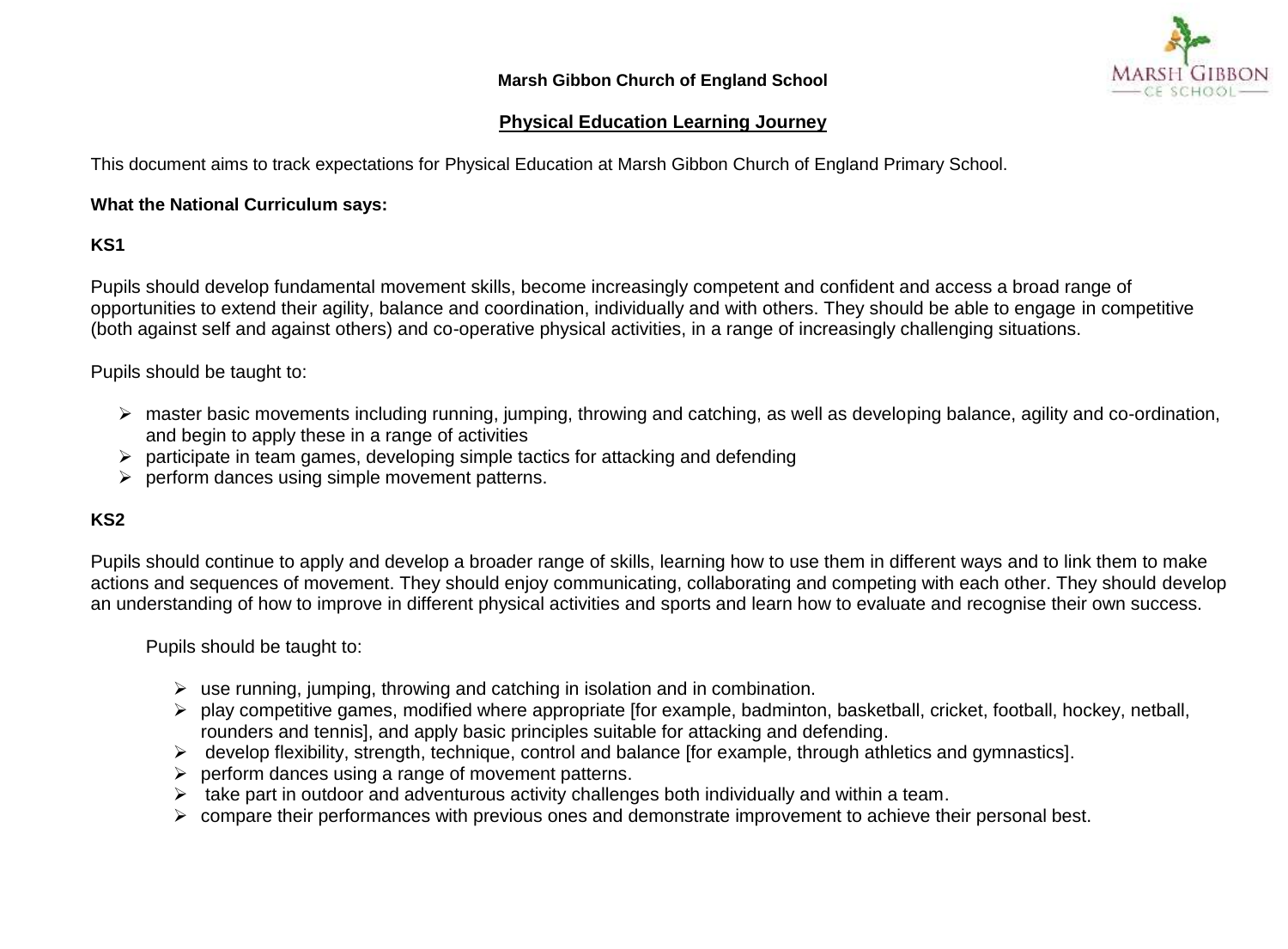## **Swimming and water safety**

All schools must provide swimming instruction either in key stage 1 or key stage 2.

In particular, pupils should be taught to:

- swim competently, confidently and proficiently over a distance of at least 25 metres
- use a range of strokes effectively [for example, front crawl, backstroke and breaststroke]
- perform safe self-rescue in different water-based situations.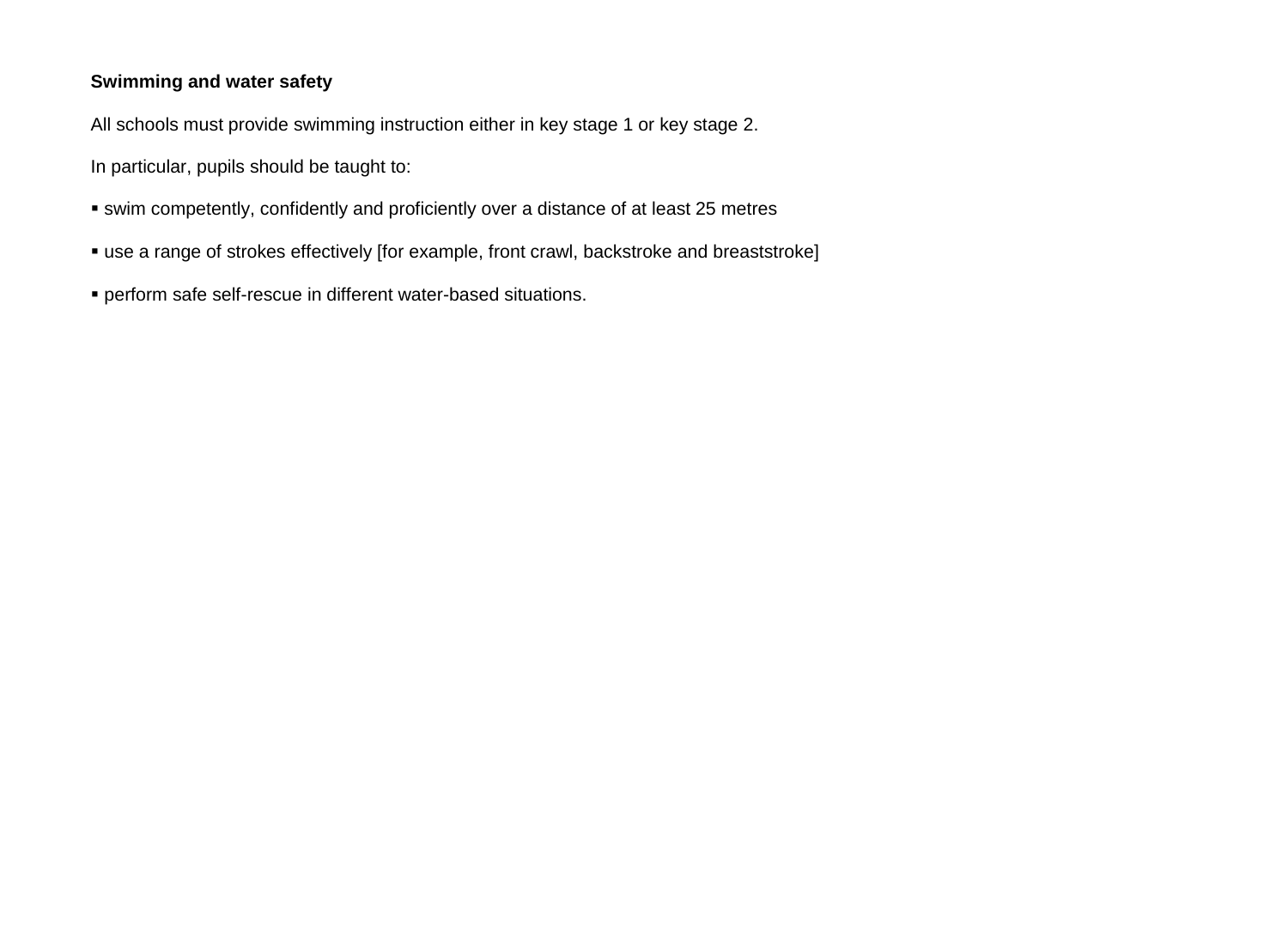| <b>Core Task</b>      | Year 3 and 4                                                                                                                                                                                                                                                                                                                                                                                                                                                                                                                                                                                                                                                                                                                                                                                                                       | Year 5 and 6                                                                                                                                                                                                                                                                                                                                                                                                                                                                                                                                                                                                                                                                         | More and most able                                                                                                                                                                                                                                                                                                                                                                                          |
|-----------------------|------------------------------------------------------------------------------------------------------------------------------------------------------------------------------------------------------------------------------------------------------------------------------------------------------------------------------------------------------------------------------------------------------------------------------------------------------------------------------------------------------------------------------------------------------------------------------------------------------------------------------------------------------------------------------------------------------------------------------------------------------------------------------------------------------------------------------------|--------------------------------------------------------------------------------------------------------------------------------------------------------------------------------------------------------------------------------------------------------------------------------------------------------------------------------------------------------------------------------------------------------------------------------------------------------------------------------------------------------------------------------------------------------------------------------------------------------------------------------------------------------------------------------------|-------------------------------------------------------------------------------------------------------------------------------------------------------------------------------------------------------------------------------------------------------------------------------------------------------------------------------------------------------------------------------------------------------------|
| <b>Invasion Games</b> | $\triangleright$ Recognise the similarities<br>between invasion games, even<br>though they use different<br>sending, receiving and<br>'travelling with' techniques.<br>$\triangleright$ Play games with some fluency<br>and accuracy, using a range of<br>throwing and catching<br>techniques<br>Know the rules of the games.<br>➤<br>$\triangleright$ Understand that they need to<br>defend as well as attack.<br>$\triangleright$ understand how strength,<br>stamina and speed can be<br>improved by playing invasion<br>games.<br>$\triangleright$ Suggest different ways in which<br>tactics or techniques could be<br>used.<br>$\triangleright$ throw and catch with control to<br>keep possession and score<br>'goals'; be aware of space and<br>use it to support team-mates<br>and cause problems for the<br>opposition. | $\triangleright$ pass, dribble and shoot with<br>control in games; identify and<br>use tactics to help their team<br>keep the ball and take it<br>towards the opposition's goal<br>mark opponents and help each<br>other in defence<br>$\triangleright$ control the ball consistently.<br>Can children make changes<br>that improve their team and<br>individual performance.<br>play effectively as part of a<br>➤<br>team; know what position they<br>are playing in and how to<br>contribute when attacking and<br>defending<br>recognise their own and others'<br>$\blacktriangleright$<br>strengths and weaknesses in<br>games; suggest ideas that will<br>improve performance. | play effectively<br>$\blacktriangleright$<br>with speed and<br>precision, as<br>members of both<br>small and larger<br>teams.<br>decide quickly<br>$\blacktriangleright$<br>where and when to<br>pass the ball,<br>showing good<br>awareness of what<br>is going on around<br>them.<br>vary tactics and<br>$\blacktriangleright$<br>adapt skills in<br>response to the<br>situation they face<br>in a game. |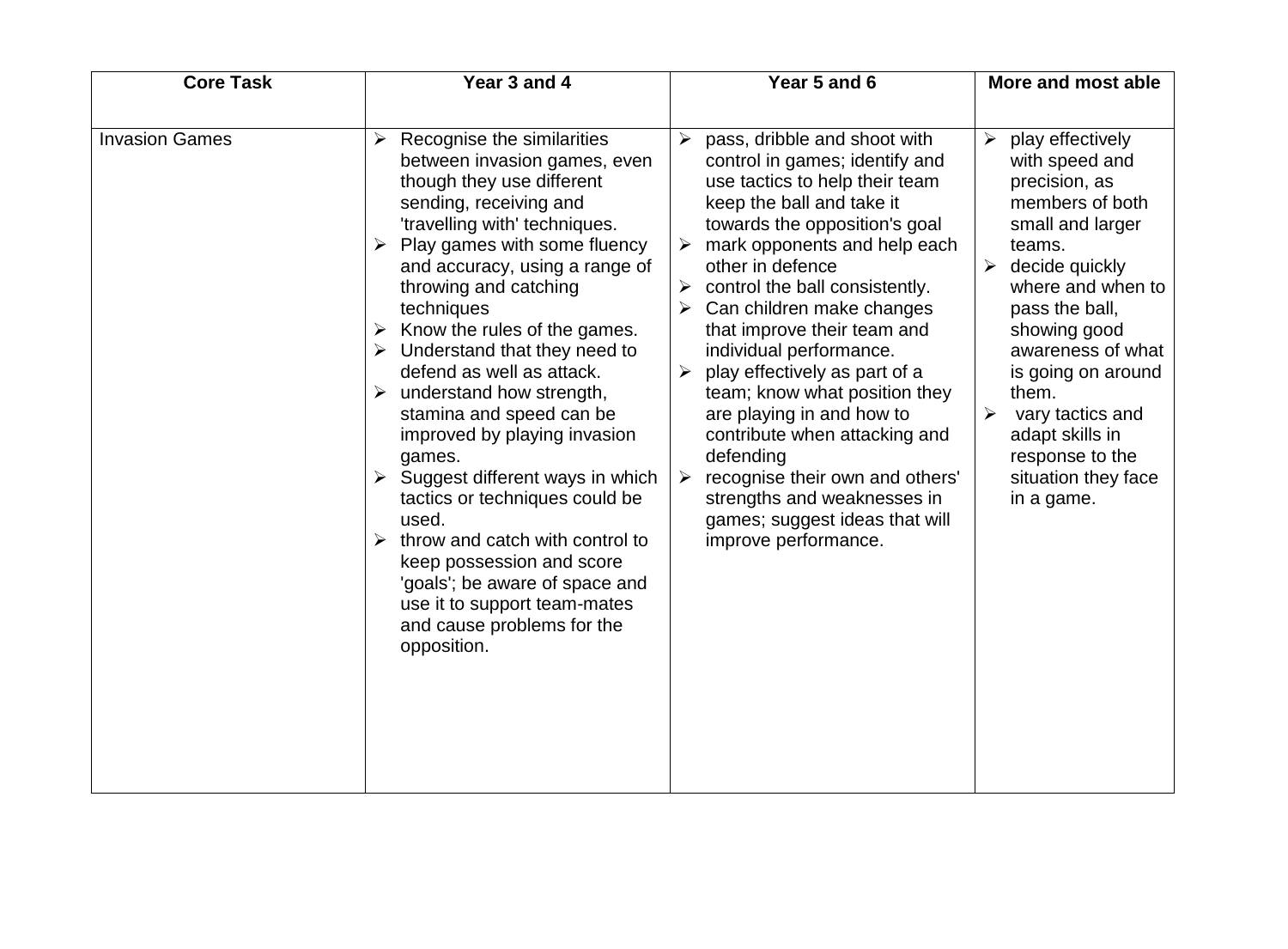| Gymnastics<br>$\triangleright$ show basic control<br>create, practise and<br>choose and plan<br>make up their own<br>$\blacktriangleright$<br>$\blacktriangleright$<br>$\blacktriangleright$<br>and coordination<br>refine longer, more<br>sequences of<br>sequences<br>when travelling and<br>contrasting actions.<br>complex sequences<br>arrange their own<br>when remaining still.<br>Adapt sequences to<br>for a performance,<br>apparatus safely to<br>$\blacktriangleright$<br>$\triangleright$ find and use space<br>suit different types of<br>including changes in<br>suit the needs of a<br>safely, with an<br>apparatus and their<br>level, direction and<br>task<br>partner's ability.<br>awareness of others.<br>speed.<br>use words such as<br>explain how strength<br>choose actions, body<br>➤<br>➤<br>rolling, travelling,<br>and suppleness affect<br>shapes and balances<br>a wide range of<br>from a wider range of<br>balancing, climbing<br>performance.<br>actions, shapes and<br>make their body<br>themes and ideas.<br>balances in their<br>identify some muscle<br>$\blacktriangleright$<br>➤<br>tense, relaxed,<br>groups used in<br>show clarity, fluency,<br>stretched and curled<br>gymnastic activities.<br>which are original<br>accuracy and<br>plan and repeat<br>perform actions,<br>consistency in their<br>explain, using<br>$\blacktriangleright$<br>➤<br>➤<br>balances, body<br>simple sequences of<br>movements.<br>in small groups,<br>actions<br>shapes and agilities<br>how activity improves<br>➤<br>with control.<br>health, fitness and<br>show contrasts in<br>prepare a sequence to<br>➤<br>recognise criteria that<br>be performed to an<br>wellbeing<br>shape.<br>describe what their<br>≻<br>lead to improvement,<br>audience.<br>bodies feel like during<br>e.g changing a level<br>understand the<br>gymnastic activity<br>perform and repeat<br>importance of<br>$\blacktriangleright$ | <b>Core Task</b> | Year 1 and 2 | Year 3 and 4 | Year 5 and 6 | More and most able                                                                              |
|------------------------------------------------------------------------------------------------------------------------------------------------------------------------------------------------------------------------------------------------------------------------------------------------------------------------------------------------------------------------------------------------------------------------------------------------------------------------------------------------------------------------------------------------------------------------------------------------------------------------------------------------------------------------------------------------------------------------------------------------------------------------------------------------------------------------------------------------------------------------------------------------------------------------------------------------------------------------------------------------------------------------------------------------------------------------------------------------------------------------------------------------------------------------------------------------------------------------------------------------------------------------------------------------------------------------------------------------------------------------------------------------------------------------------------------------------------------------------------------------------------------------------------------------------------------------------------------------------------------------------------------------------------------------------------------------------------------------------------------------------------------------------------------------------------------------------------------------------------------------------------------------------------------------------------------------|------------------|--------------|--------------|--------------|-------------------------------------------------------------------------------------------------|
| $\triangleright$ say why they think<br>longer sequences that<br>warming up and<br>include changes of<br>cooling down; say, in<br>gymnastic actions are<br>being performed well<br>speed and level, clear<br>simple terms, why<br>shapes and quality of<br>activity is good for<br>their health, fitness<br>movement.<br>and wellbeing.<br>arrange their own<br>apparatus safely to<br>suit the needs of a<br>task                                                                                                                                                                                                                                                                                                                                                                                                                                                                                                                                                                                                                                                                                                                                                                                                                                                                                                                                                                                                                                                                                                                                                                                                                                                                                                                                                                                                                                                                                                                              |                  |              |              |              | organise small groups<br>independently include<br>performance, some of<br>appropriate language, |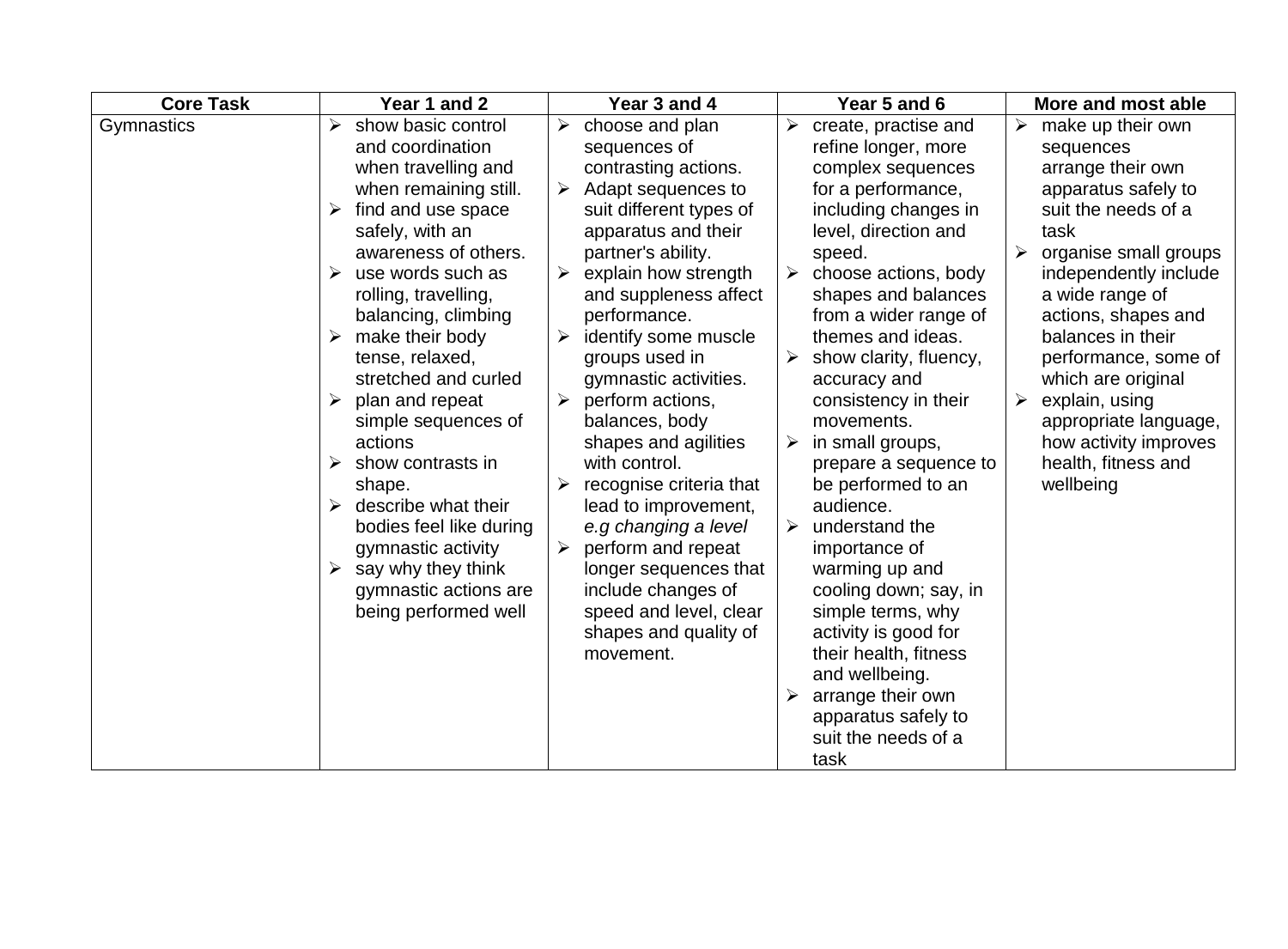| <b>Core Task</b> | Year 1 and 2                                                                                                                                                                                                                                                                                                                                                                                                                                                                               | Year 3 and 4                                                                                                                                                                                                                                                                                                                                                                                                                                                                                                                                                                                                              | Year 5 and 6                                                                                                                                                                                                                                                                                           | More and most able                                                                                                                                                                            |
|------------------|--------------------------------------------------------------------------------------------------------------------------------------------------------------------------------------------------------------------------------------------------------------------------------------------------------------------------------------------------------------------------------------------------------------------------------------------------------------------------------------------|---------------------------------------------------------------------------------------------------------------------------------------------------------------------------------------------------------------------------------------------------------------------------------------------------------------------------------------------------------------------------------------------------------------------------------------------------------------------------------------------------------------------------------------------------------------------------------------------------------------------------|--------------------------------------------------------------------------------------------------------------------------------------------------------------------------------------------------------------------------------------------------------------------------------------------------------|-----------------------------------------------------------------------------------------------------------------------------------------------------------------------------------------------|
| Dance            | perform basic body<br>actions.<br>use different parts of<br>the body singly and in<br>combination.<br>show some sense of<br>dynamic, expressive<br>and rhythmic qualities<br>in their own dance.<br>choose appropriate<br>movements for<br>different dance ideas.<br>vary the way they use<br>space.<br>perform control and<br>coordination<br>describe how dancing<br>affects their body<br>know why it is<br>important to be active<br>suggest ways they<br>could improve their<br>work. | improvise freely,<br>≻<br>translating ideas from<br>a stimulus into<br>movement<br>create dance phrases<br>that communicate<br>ideas.<br>share and create<br>dance phrases with a<br>partner and in a small<br>group.<br>repeat, remember and<br>perform these phrases<br>in a dance.<br>use dynamic, rhythmic<br>and expressive<br>qualities clearly and<br>with control<br>use simple motifs and<br>movement patterns to<br>structure dance<br>phrases on their own.<br>show sensitivity to the<br>➤<br>dance idea and the<br>accompaniment<br>describe, interpret and<br>evaluate dance, using<br>appropriate language | compose motifs and<br>plan dances creatively<br>and collaboratively in<br>groups.<br>adapt and refine the<br>way they use weight.<br>space and rhythm in<br>their dances to<br>express themselves in<br>the style of dance they<br>use<br>perform different<br>styles of dance clearly<br>and fluently | Understand the<br>➤<br>changes within and<br>between time periods.<br>Understand how some<br>changes take<br>centuries whilst others<br>are more rapid and<br>give examples with<br>evidence. |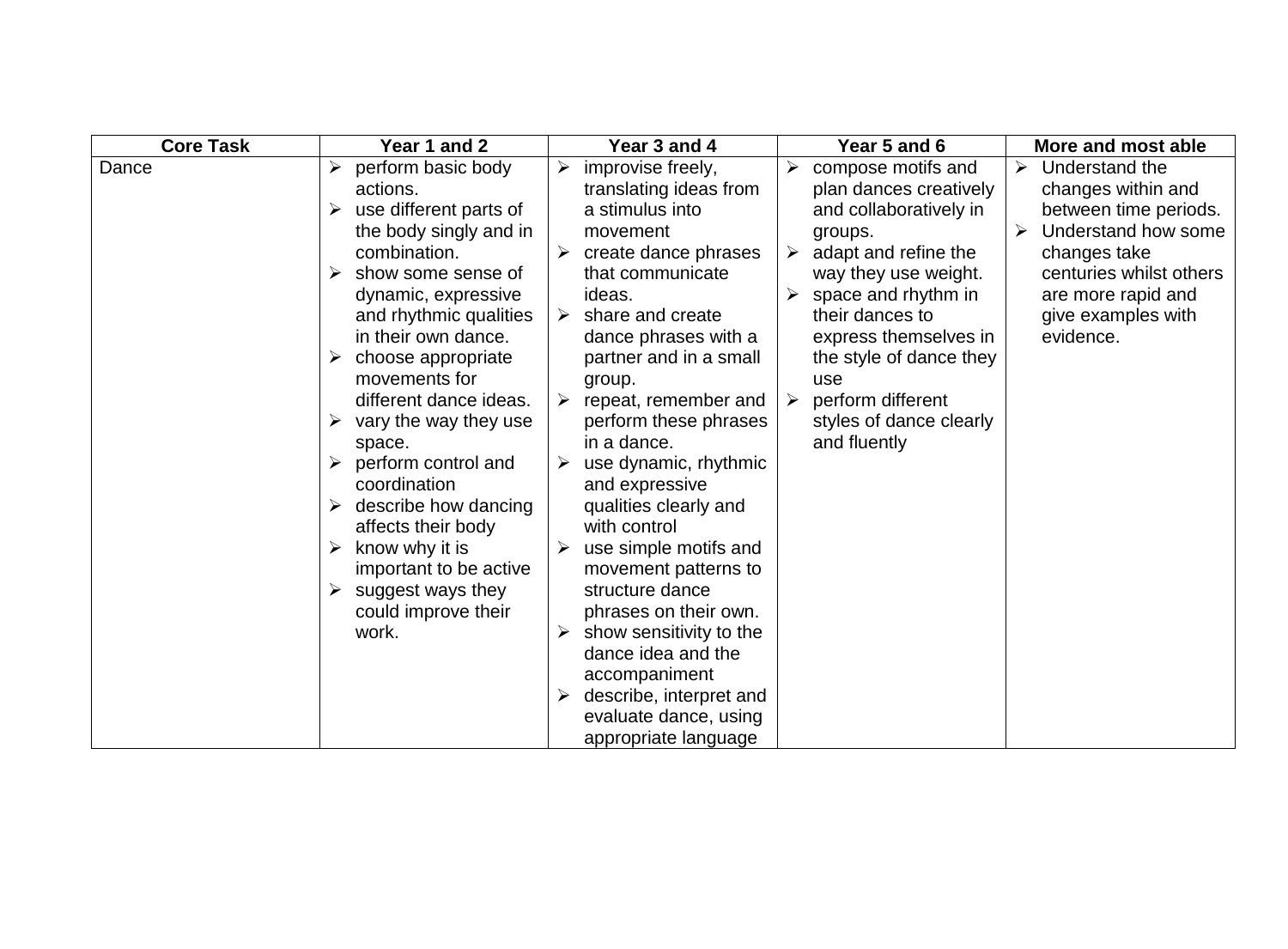| <b>Net and Wall Games</b><br>use forehand, backhand and<br>play the full game of short<br>keep up a continuous game,<br>$\blacktriangleright$<br>➤<br>➤<br>using a range of throwing<br>overhead shots increasingly<br>tennis<br>and catching skills and<br>well in the games they play.<br>$\blacktriangleright$<br>techniques<br>use the volley in games<br>games, with a good degree<br>use a small range of basic<br>where it is important.<br>use the skills they prefer<br>racket skills<br>work collaboratively with a<br>➤<br>$\triangleright$ choose and use a range of<br>with competence and<br>partner<br>understand the need for<br>simple tactics for sending<br>consistency.<br>➤<br>understand the need for<br>the ball in different ways to<br>different tactics<br>make it difficult for their<br>tactics.<br>start to choose and use<br>routines, selecting safe and<br>opponent.<br>choose and use a range of<br>some tactics effectively.<br>appropriate activities and<br>simple tactics for defending<br>play cooperatively with a<br>exercises<br>➤<br>identify strengths and<br>their own court.<br>partner; apply rules<br>➤<br>Make up their own net<br>consistently and fairly.<br>weaknesses in their own<br>games, understand the point<br>identify appropriate<br>and others' play, and<br>$\blacktriangleright$<br>of the game, keep rules<br>exercises and activities for<br>suggest practices that will<br>effectively and fairly.<br>lead to improvement<br>warming up.<br>recognise how net games<br>make the body work. | <b>Objective</b> | Year 3 and 4 | Year 5 and 6 | More and most able                                                                          |
|--------------------------------------------------------------------------------------------------------------------------------------------------------------------------------------------------------------------------------------------------------------------------------------------------------------------------------------------------------------------------------------------------------------------------------------------------------------------------------------------------------------------------------------------------------------------------------------------------------------------------------------------------------------------------------------------------------------------------------------------------------------------------------------------------------------------------------------------------------------------------------------------------------------------------------------------------------------------------------------------------------------------------------------------------------------------------------------------------------------------------------------------------------------------------------------------------------------------------------------------------------------------------------------------------------------------------------------------------------------------------------------------------------------------------------------------------------------------------------------------------------------------------------------------------------------|------------------|--------------|--------------|---------------------------------------------------------------------------------------------|
|                                                                                                                                                                                                                                                                                                                                                                                                                                                                                                                                                                                                                                                                                                                                                                                                                                                                                                                                                                                                                                                                                                                                                                                                                                                                                                                                                                                                                                                                                                                                                              |                  |              |              | use a wide range of shots in<br>of consistency and accuracy<br>lead others in short warm-up |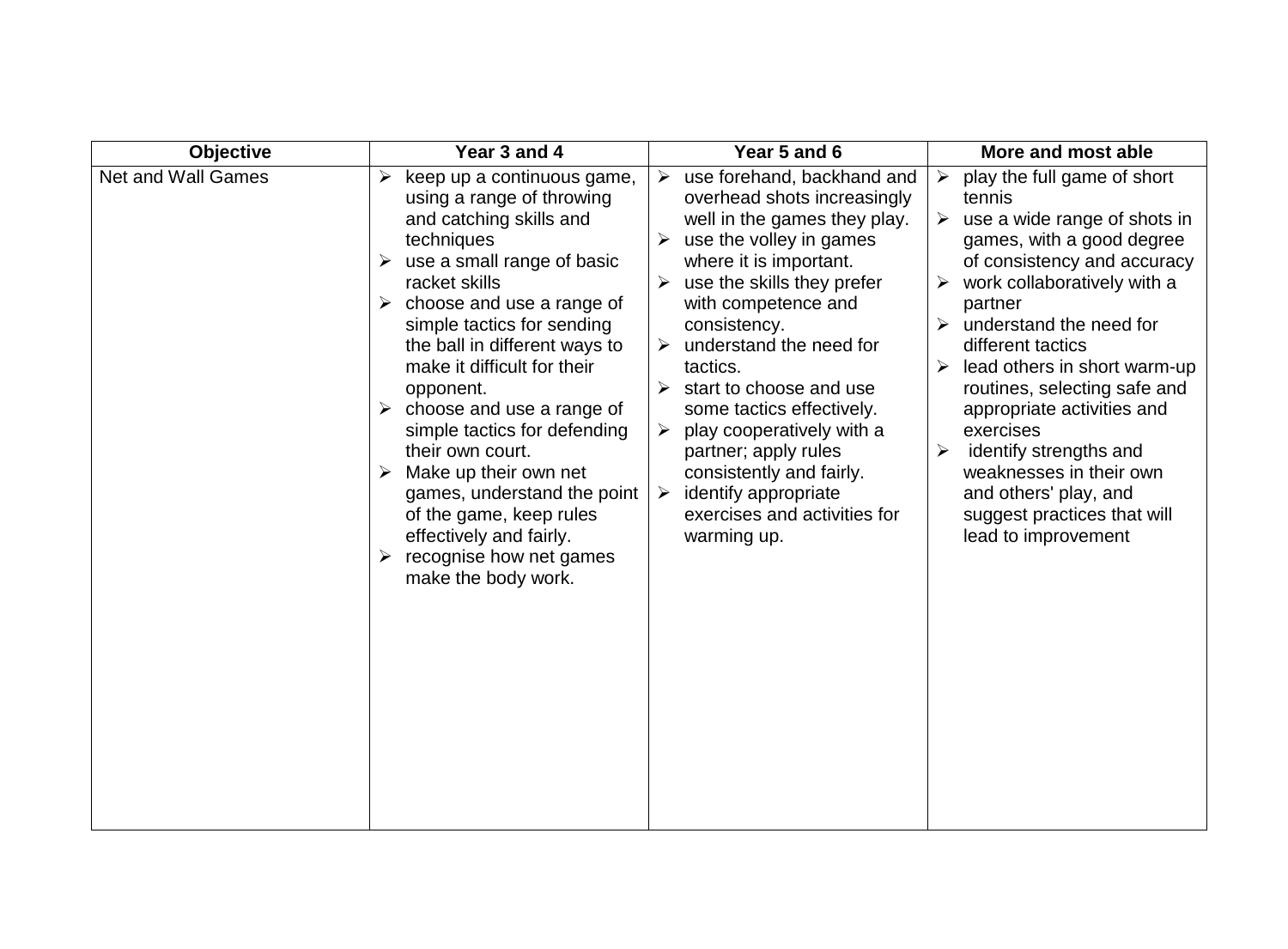| <b>Objective</b>       | Year 3 and 4                                                                                                                                                                                                                                                                                                                                                                                               | Year 5 and 6                                                                                                                                                                                                                                                                                                                                                          | More and most able                                                                                                                                                                                                                                                                                                                                                                                                                                       |
|------------------------|------------------------------------------------------------------------------------------------------------------------------------------------------------------------------------------------------------------------------------------------------------------------------------------------------------------------------------------------------------------------------------------------------------|-----------------------------------------------------------------------------------------------------------------------------------------------------------------------------------------------------------------------------------------------------------------------------------------------------------------------------------------------------------------------|----------------------------------------------------------------------------------------------------------------------------------------------------------------------------------------------------------------------------------------------------------------------------------------------------------------------------------------------------------------------------------------------------------------------------------------------------------|
| Striking and fielding. | use a range of skills, eg<br>➤<br>throwing, striking,<br>intercepting and stopping a<br>ball, with some control and<br>accuracy.<br>$\triangleright$ choose and vary skills and<br>tactics to suit the situation in<br>a game<br>carry out tactics successfully.<br>know rules and use them<br>fairly to keep games going.<br>$\triangleright$ explain what they need to do<br>to get ready to play games. | strike a bowled ball; use a<br>➤<br>range of fielding skills, eg<br>catching, throwing, bowling,<br>intercepting, with growing<br>control and consistency.<br>use and apply the basic rules<br>consistently and fairly.<br>understand and implement a<br>range of tactics in games.<br>identify their own strengths<br>and suggest practices to<br>help them improve. | play games effectively,<br>➤<br>reading situations and<br>responding quickly; bat, bowl<br>and field with control.<br>use a range of tactics for<br>$\blacktriangleright$<br>attacking and defending as<br>batters, bowlers and fielders.<br>identify the main types of<br>➤<br>fitness needed for these<br>games and use them in<br>warm-up routines<br>identify their own and others'<br>strengths and devise<br>practices that lead to<br>improvement |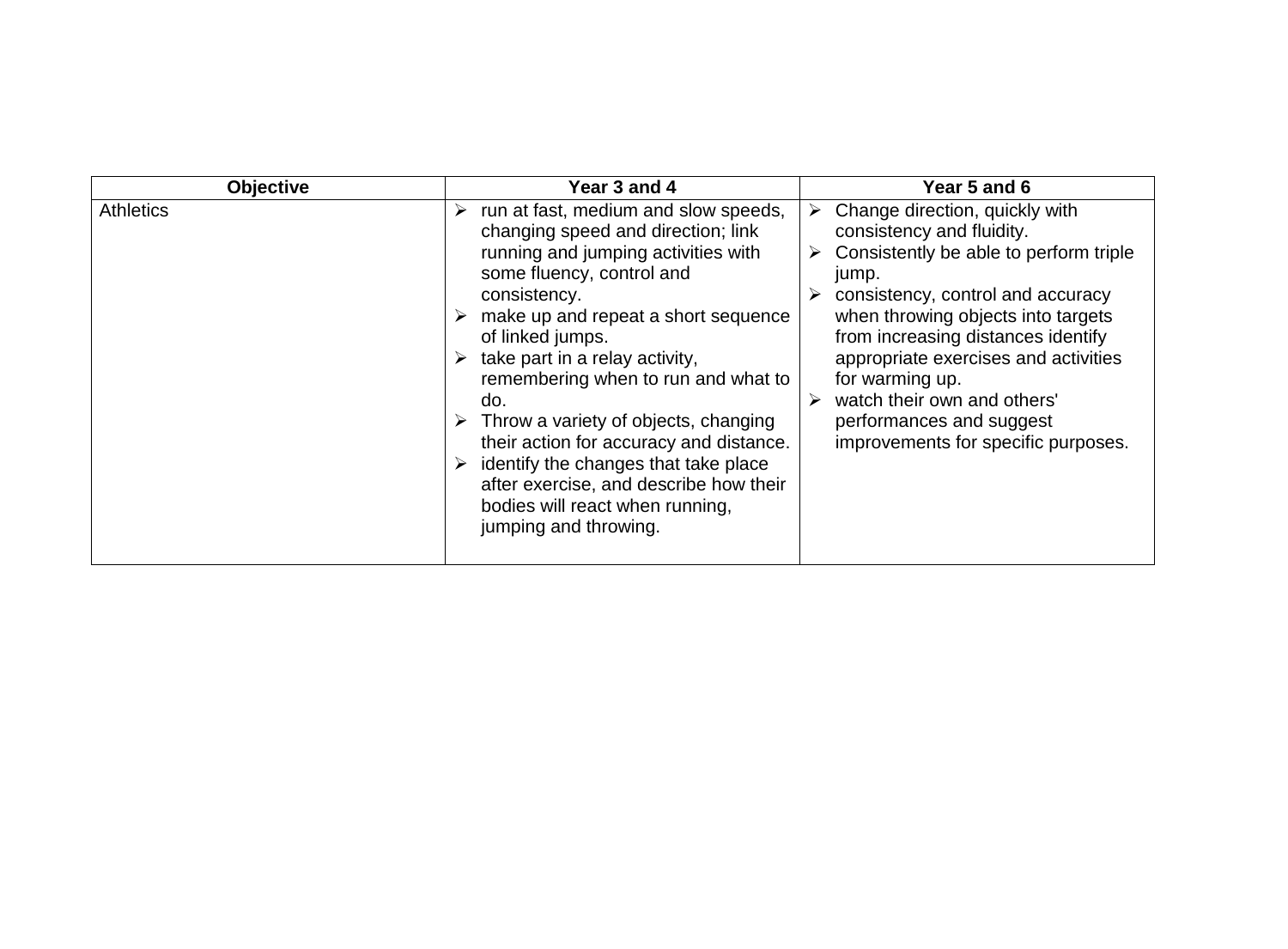| <b>Objective</b>                   | Year 3 and 4                                                                                                                                                                                                                                                                                                                                                                                                                                                                                                                                 | Year 5 and 6                                                                                                                                                                                                                                                                                                                                                                                                                                                                                                                                                            | More and most able                                                                                                                                                                                                                                                                                                                                                                                                                |
|------------------------------------|----------------------------------------------------------------------------------------------------------------------------------------------------------------------------------------------------------------------------------------------------------------------------------------------------------------------------------------------------------------------------------------------------------------------------------------------------------------------------------------------------------------------------------------------|-------------------------------------------------------------------------------------------------------------------------------------------------------------------------------------------------------------------------------------------------------------------------------------------------------------------------------------------------------------------------------------------------------------------------------------------------------------------------------------------------------------------------------------------------------------------------|-----------------------------------------------------------------------------------------------------------------------------------------------------------------------------------------------------------------------------------------------------------------------------------------------------------------------------------------------------------------------------------------------------------------------------------|
| <b>Outdoor Adventure Activates</b> | use maps and diagrams to<br>orientate themselves and to<br>travel around a simple<br>course<br>respond when the task or<br>environment changes and<br>the challenge increases<br>start to plan sensible<br>responses to physical<br>challenges or problems,<br>talking and working with<br>others in their group<br>$\triangleright$ recognise some of the<br>physical demands that<br>activities make on them;<br>identify parts of the work<br>that were successful<br>respond to feedback on<br>how to go about their work<br>differently | choose and perform skills<br>➤<br>and strategies effectively<br>find solutions to problems<br>➤<br>and challenges plan,<br>implement and refine the<br>strategies they use<br>adapt the strategies as<br>➤<br>necessary work increasingly<br>well in a group or in a team<br>where roles and<br>responsibilities are<br>understood.<br>prepare physically and<br>➤<br>organizationally for<br>challenges they are set,<br>taking into account the<br>group's safety.<br>identify what they do well,<br>➤<br>as individuals and as a<br>group suggest ways to<br>improve | work confidently in familiar<br>➤<br>and changing environments<br>adapt quickly to new<br>➤<br>situations<br>devise and put into practice<br>➤<br>a range of solutions to<br>problems and challenges<br>understand clearly the<br>$\blacktriangleright$<br>nature of a challenge or<br>problem and what they want<br>to achieve<br>take a leading role when<br>➤<br>working with others<br>prepare efficiently and<br>➤<br>safely |
|                                    |                                                                                                                                                                                                                                                                                                                                                                                                                                                                                                                                              |                                                                                                                                                                                                                                                                                                                                                                                                                                                                                                                                                                         |                                                                                                                                                                                                                                                                                                                                                                                                                                   |